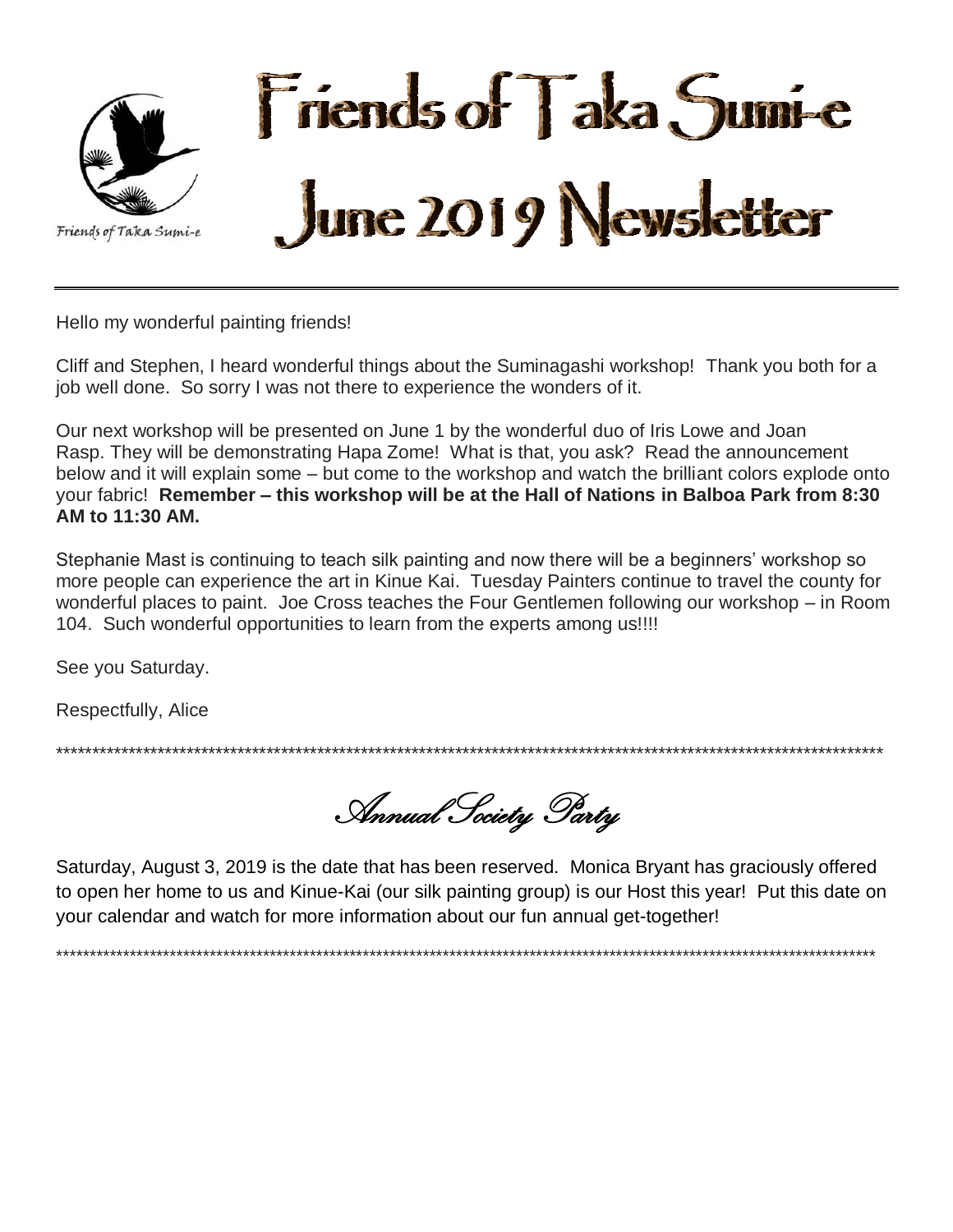# **JUNE'S HAPA ZOME WORKSHOP HOSTED BY IRIS & JOAN**







DATE: Saturday, June 1, 2019

- TIME: 8:30 am to 11:30 am
- SITE: Hall of Nations 2191 Pan American Road San Diego, CA 92101 (Balboa Park)

Hapa Zome , or "leaf dye", is the Japanese art of hammering or pounding natural pigments into paper or cloth. It was developed by India Flint as noted in her book "Eco-Colour", although she suggests that people have probably been pounding color into cloth for centuries.

Materials needed:

- Paper watercolor paper card stock
- Cloth prewashed and ironed flat- 100% cotton, unbleached muslin. Small samples of cloth and paper will be provided
- Plant material bright colors and those full of moisture work best- very fresh
- Flowers roses, marigold, pansies, nasturtiums blue, yellow, orange, red, purple
- Leaves Weeds Fern
- Old spices
- Hammer or flat rock
- Masking/blue tape, newspaper, paper towels, magazines
- Sumi-e paint and brushes to add finishing touches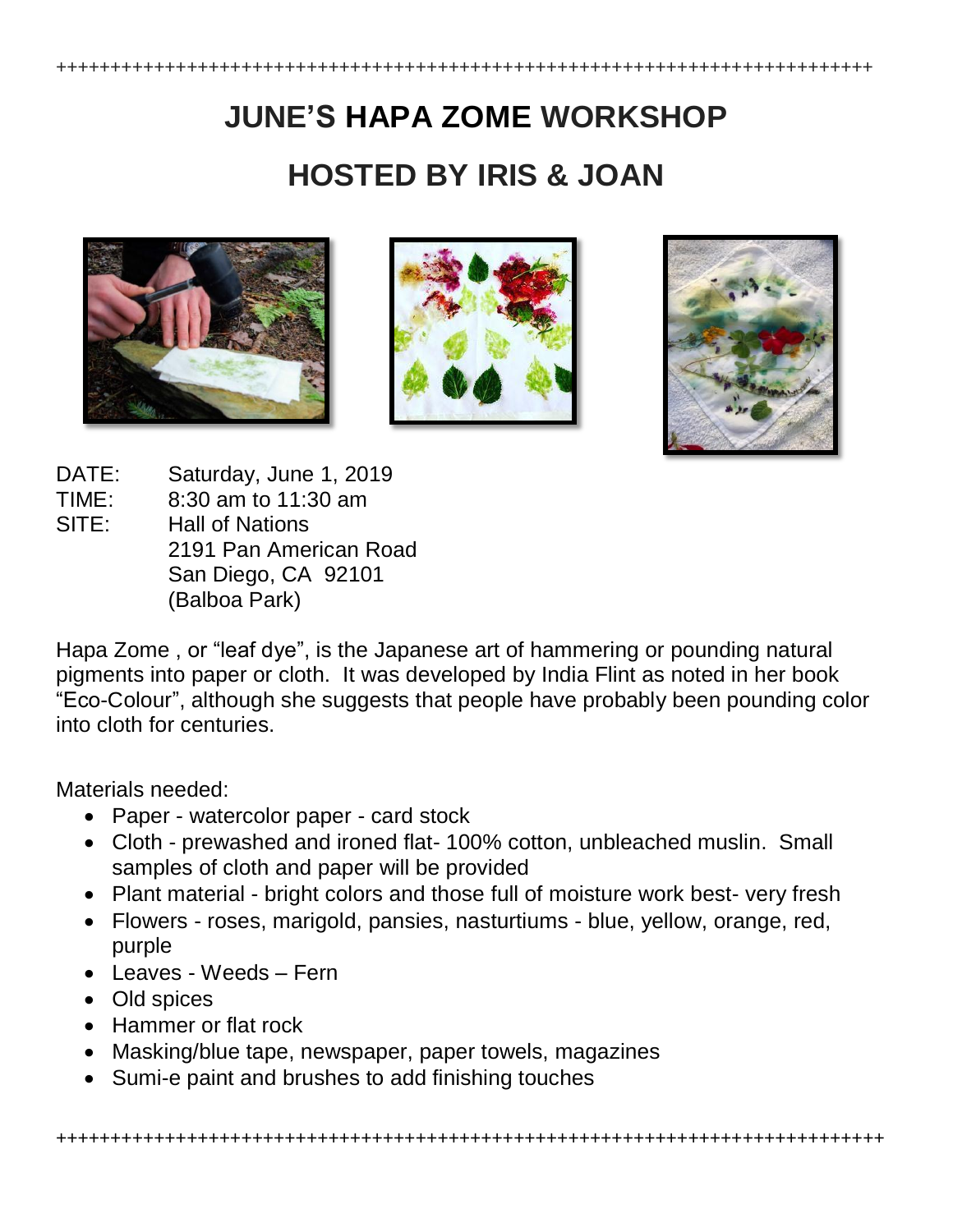# *Japanese Art Sale Friends of Taka Sumi-e & Washu Kai Sunday, September 29th*

Joan Rasp, Barbara Kocmur and Gaye Lingley from Friends of Taka Sumi-e and Louise Rendich and Sue Landers from Washu Kai met May 24<sup>th</sup> for our first organizational meeting.

- The name of the event is "Japanese Art Sale"
- The sale is open to members of Friends of Taka Sumi-e and Washu Kai and is scheduled for Sunday, September 29, 2019 from 11 AM to 4 PM. Setup will begin at 9 AM and we should be all packed up by 5 PM.
- Each member wishing to sell at this event will be responsible for their own sales table for the entire day. Details on how items for sale will be identified will follow at a later date.
- We will have a central cashier.
- Twenty percent (20%) of all sales will be collected to share between the Societies.
- Acceptable items for sale are paintings (original and prints) matted and in plastic/cellophane "sleeves", cards (original or prints), bookmarks, painted textiles, shikishi, ceramics, Japanese fiber art and Sashiko, wood items, fans, other handmade items using Japanese techniques.
- A photographic sample of items to be sold will be submitted for approval to Sue Landers via email [\(suelanders11@gmail.com\)](mailto:suelanders11@gmail.com) no later than July 31, 2019.
- If you would like to participate in this sale and have questions, please contact Gaye at [ralsgal@gmail.com](mailto:ralsgal@gmail.com) at your earliest opportunity.

This should be fun!

++++++++++++++++++++++++++++++++++++++++++++++++++++++++++++++++++++++++++

### **Beginning Silk Painting Workshop**

This class is a hands-on introduction to Japanese silk painting to give participants an idea of the techniques and materials used and to help determine if they want to pursue this medium.

> July 22, 2019 11:00-2:30 North University Community Library 8820 Judicial Drive San Diego, CA 92122

This workshop is free to members of Friends of Taka Sumi-e. Preregistration is required. Contact Stephanie Mast : [ryusu@gmail.com](mailto:ryusu@gmail.com) to register and for more information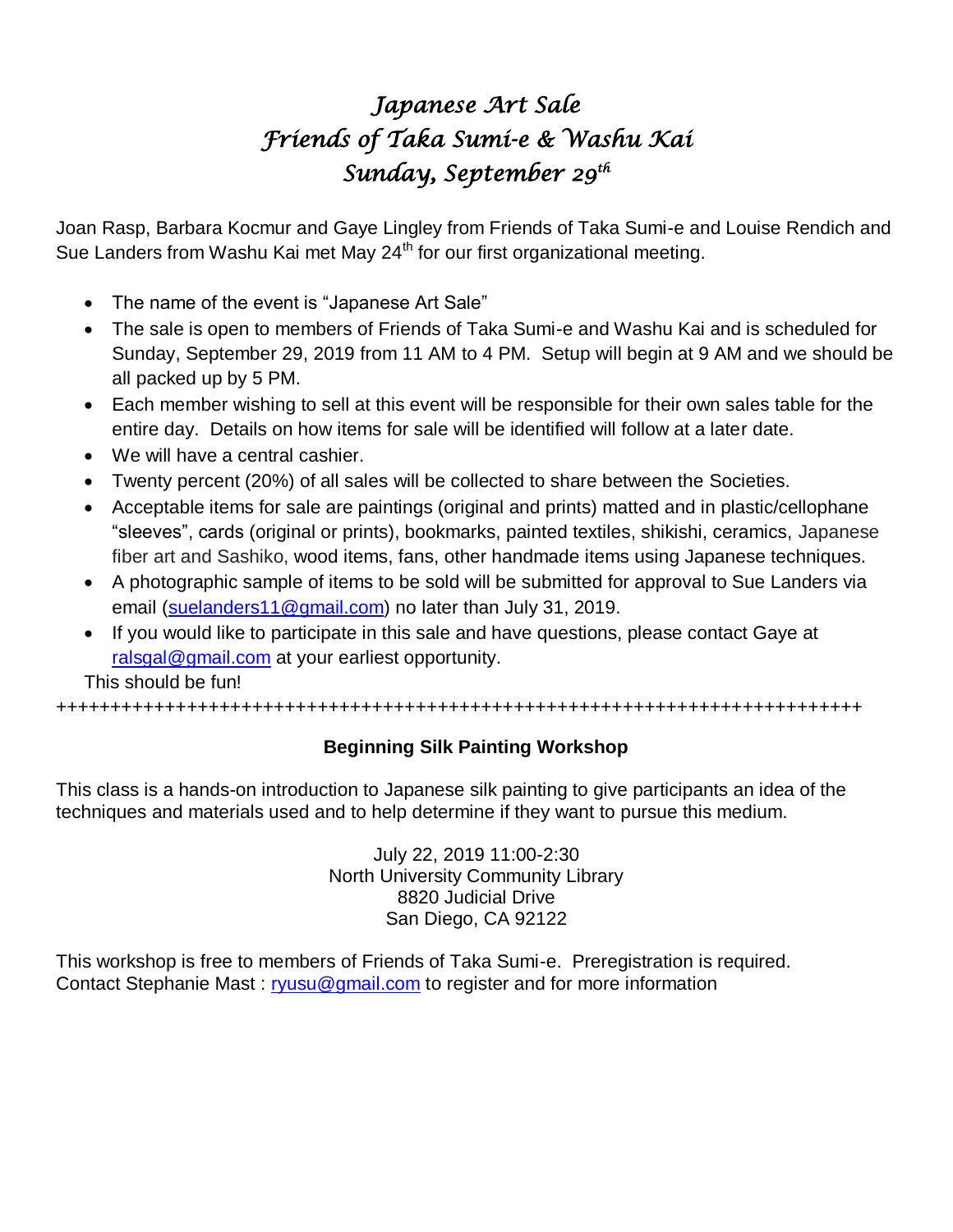# **Friends of Taka Sumi-e Minutes of the Member Meeting for May 4, 2019**

The meeting was called to order by Vice President Stephanie Mast at 11:30 AM.

The minutes of the April 6, 2019 meeting were approved.

The minutes from the 2019 Show debrief were read, amended and approved. It was suggested there be training for whoever will be using the microphone.

Thank you to Cliff Brown for an excellent fun workshop.

There was no treasurer's report.

Joan Rasp reported that the June workshop (Hapa Zome) will be held at the Hall of Nations. An explanation of Hapa Zome and list of materials to bring will be in the next newsletter.

The August Party was briefly discussed. No one volunteered for anything.

There were lots of questions about the September Sale. One question concerned selling Japanese items (other than paintings or crafts), like a rummage sale.

There was no Membership update.

By-laws were mentioned and deferred to the next meeting.

Suggestion for increasing membership at the Show: Give an instant take-away if they join. (unframed painting).

The meeting was adjourned at 11:57 AM.

Minutes submitted by Stephanie Mast

++++++++++++++++++++++++++++++++++++++++++++++++++++++++++++++++++++++++++++++++++++++++++++

# **Annual Show Debriefing April 4, 2019**

#### **List of show supplies stored at members' homes:**

- Tricia Erler Pig banners and backing
- Cliff Brown Taka rubber stamps
- Edna Harper Tea table decorations
- Gaye Lingley 3 banner stands
- Victor Baker Tea House

We need more bookmarks.

#### **Tea Table:**

Ladies serving in Kimono and origami demonstrations were big attractions for the tea table.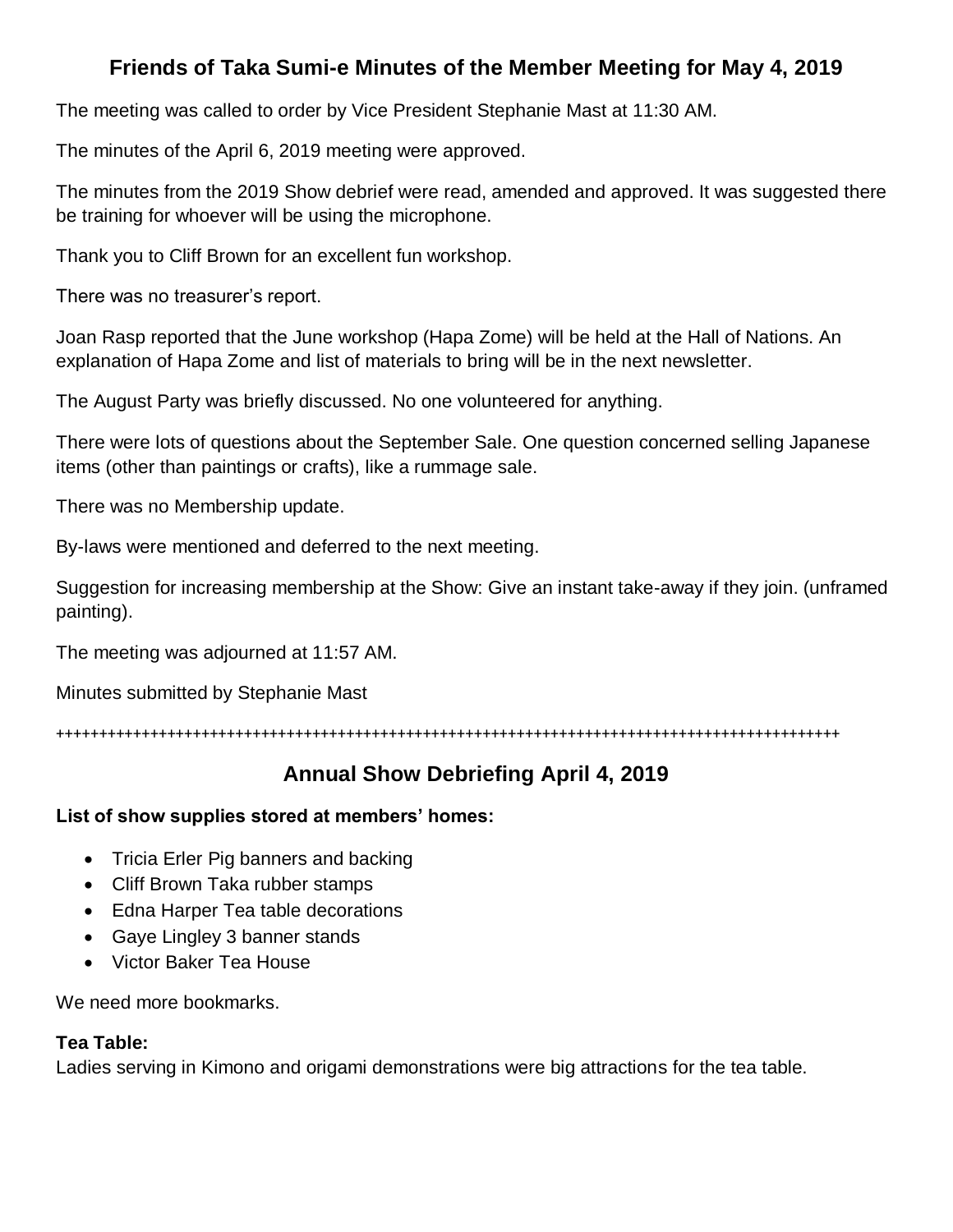#### **Reception:**

2 volunteers are necessary for both entrances. One to beckon visitors inside. (Think of a welcoming idea; beckoning cat) Volunteers need to be aware of parking difficulties and should come early, use the tram parking, stay all day and be a floater (besides doing a shift).

**Demonstrations:** Have a table outside to intrigue visitors and lessen noise inside during performances. Have sumi-e teachers send students to demonstrate. Have visitors paint.

**Fashion Show:** Slow down. Show off to koto players as well as audience and camera. Have models names and fashion show items listed at registration. Report 'dressing room' light.

**Cashier/Wrapping:** Having the price visible on the front is good. Artists should write the title on the back of their painting.

**Food:** Pot luck worked.

**Set up/Take down:** Victor has videoed our show assets. Make it available via our website or in an on-line storage.

**Floral:** Encourage members trained in ikebana to make some of the floral arrangements. Have signs to give credit to the florists.

**Sound System:** Report faulty quarter inch TS audio cable. Have the microphone louder. ? Train the microphone users before the show to get better quality sound.

**Signs:** Generic, laminated signs worked well. Sandwich board Cindy was a hit.

#### **Other:**

- Have background music.
- Have everyone (who wants to) display a bio near their painting.
- If there is a Shihan table with bios, label it, explain Shihan.
- Have show debriefing as a whole workshop so members have time to speak and discuss ideas.